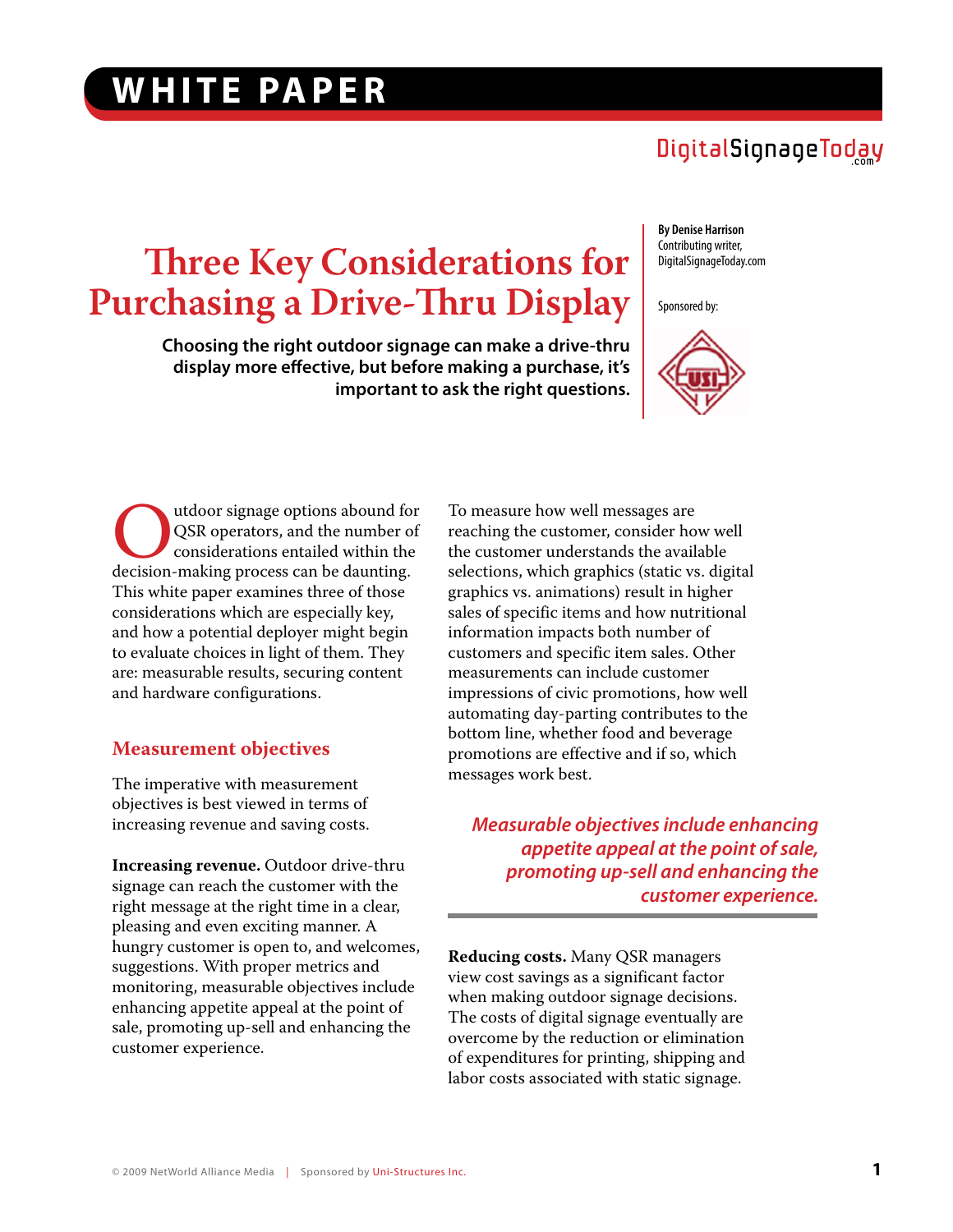#### **Content creation and delivery**

Sourcing static signage is fairly simple; because static signage has a long history of success, static QSR content specialists abound.

Sourcing digital content, however, is not nearly so simple. When a company decides digital signage better meets profit and cost-savings objectives, the company must, if they are not creating the signage themselves, find a content creation partner that understands the technology.

One example of the difference between static and digital design is that the same graphics will display differently. Colors, backgrounds, fonts, and resolutions that look perfect in print will be inadequate in digital format. The right content partner will understand the differences, including the nuances of interior vs. exterior graphic design.

Another question to ask is how the content will be delivered. If a static display is chosen, then delivery will be manual. With digital displays, content delivery will involve a number of hardware and software determinations, which also must include backup systems to combat signal delivery failures.

Once signage formats are determined, the company needs a pre-rollout plan. QSRs should conduct pilot tests, field tests, content tests for measuring effective messaging, overall assessment and adjustments, possible retestings and then the roll-outs.

### **Selecting the signage**

Sign selection is dependent on how it can meet measurement objectives and access to suitable content. For some, a static



*Outdoor drive-thru signage, like the menu board seen above, can reach the customer with the right message at the right time.* 



*An outdoor digital menu display allowed one QSR flexibility and attracted customers.*

menu board meets the objectives and delivers an easy way to get up and running without investing in digital infrastructure. Others may be ready for an all-digital system. (This need not be an either/or decision. Uni-Structures Inc., for example, a Kennesaw, Ga.-based company, offers hybrid displays that can easily be upgraded from static to digital.)